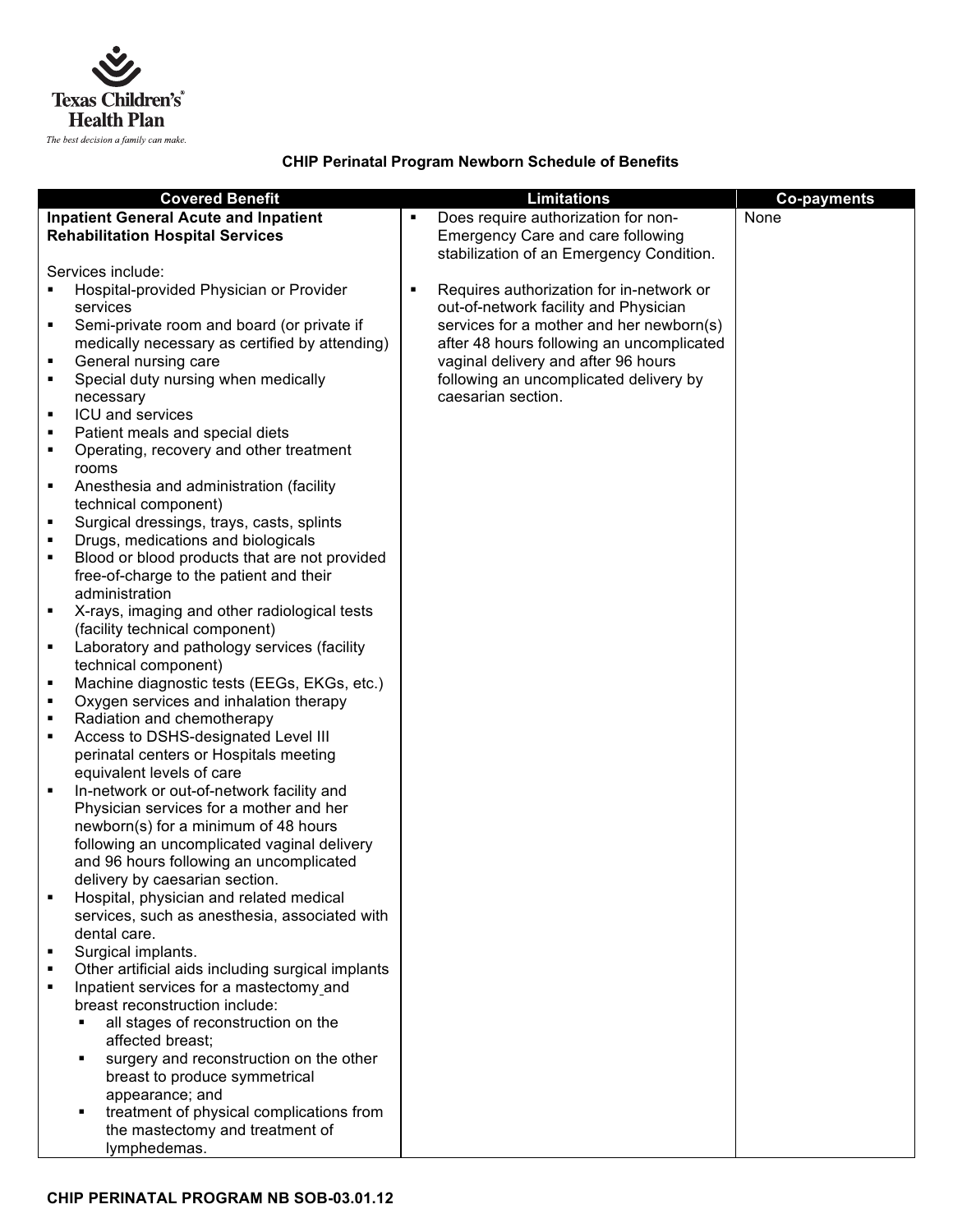| <b>Covered Benefit</b>                                     | <b>Limitations</b>                                     | <b>Co-payments</b> |
|------------------------------------------------------------|--------------------------------------------------------|--------------------|
| Implantable devices are covered under<br>٠                 |                                                        |                    |
| Inpatient and Outpatient services and do not               |                                                        |                    |
| count towards the DME 12-month period limit.               |                                                        |                    |
| Pre-surgical or post-surgical orthodontic<br>٠             |                                                        |                    |
| services for medically necessary treatment of              |                                                        |                    |
| craniofacial anomalies requiring surgical                  |                                                        |                    |
| intervention and delivered as part of a                    |                                                        |                    |
| proposed and clearly outlined treatment plan               |                                                        |                    |
| to treat:                                                  |                                                        |                    |
| cleft lip and/or palate; or                                |                                                        |                    |
| severe traumatic, skeletal and/or                          |                                                        |                    |
| congenital craniofacial deviations; or                     |                                                        |                    |
| severe facial asymmetry                                    |                                                        |                    |
| secondary to skeletal defects,                             |                                                        |                    |
| congenital syndromal conditions                            |                                                        |                    |
| and/or tumor growth or its                                 |                                                        |                    |
| treatment.                                                 |                                                        |                    |
|                                                            |                                                        |                    |
| <b>Skilled Nursing Facilities</b>                          | Requires authorization and physician<br>$\blacksquare$ | None               |
| (Includes Rehabilitation Hospitals)                        | prescription                                           |                    |
| Services include, but are not limited to, the              | 60 days per 12-month period limit.<br>٠                |                    |
| following:                                                 |                                                        |                    |
| Semi-private room and board                                |                                                        |                    |
| Regular nursing services                                   |                                                        |                    |
| <b>Rehabilitation services</b>                             |                                                        |                    |
| Medical supplies and use of appliances and<br>٠            |                                                        |                    |
| equipment furnished by the facility                        |                                                        |                    |
|                                                            |                                                        |                    |
| <b>Outpatient Hospital, Comprehensive</b>                  | May require prior authorization and<br>٠               | None               |
| <b>Outpatient Rehabilitation Hospital, Clinic</b>          | physician prescription                                 |                    |
| (Including Health Center) and Ambulatory                   |                                                        |                    |
| <b>Health Care Center</b>                                  |                                                        |                    |
|                                                            |                                                        |                    |
| Services include but are not limited to the                |                                                        |                    |
| following services provided in a hospital clinic or        |                                                        |                    |
| emergency room, a clinic or health center,                 |                                                        |                    |
| hospital-based emergency department or an                  |                                                        |                    |
| ambulatory health care setting:                            |                                                        |                    |
| X-ray, imaging, and radiological tests                     |                                                        |                    |
| (technical component)                                      |                                                        |                    |
| Laboratory and pathology services (technical<br>component) |                                                        |                    |
| Machine diagnostic tests<br>٠                              |                                                        |                    |
| Ambulatory surgical facility services<br>٠                 |                                                        |                    |
| Drugs, medications and biologicals<br>٠                    |                                                        |                    |
| Casts, splints, dressings<br>٠                             |                                                        |                    |
| Preventive health services<br>٠                            |                                                        |                    |
| Physical, occupational and speech therapy<br>٠             |                                                        |                    |
| Renal dialysis<br>٠                                        |                                                        |                    |
| Respiratory services<br>٠                                  |                                                        |                    |
| Radiation and chemotherapy<br>٠                            |                                                        |                    |
| Blood or blood products that are not provided<br>٠         |                                                        |                    |
| free-of-charge to the patient and the                      |                                                        |                    |
| administration of these products                           |                                                        |                    |
| Facility and related medical services, such as<br>٠        |                                                        |                    |
| anesthesia, associated with dental care, when              |                                                        |                    |
| provided in a licensed ambulatory surgical                 |                                                        |                    |
| facility,                                                  |                                                        |                    |
| Surgical implants.                                         |                                                        |                    |
| Other artificial aids including surgical implants          |                                                        |                    |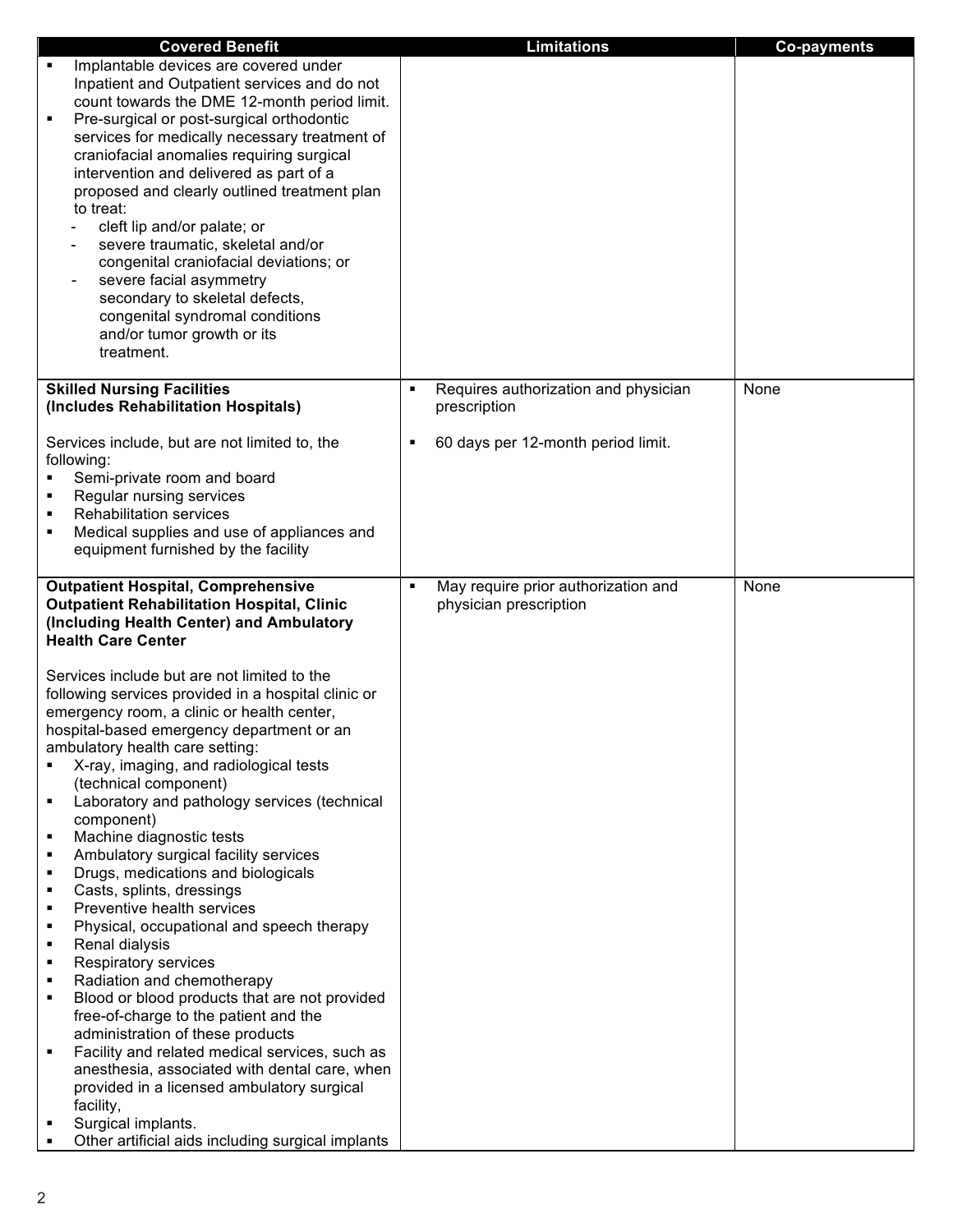| <b>Covered Benefit</b>                                                                                                                                                                                                                                                                                                                                                                                                                                                                                                                                                                                                                                                                                                                                                                                                                                                                                                                                                                                                                                                                            | <b>Limitations</b>                      | <b>Co-payments</b> |
|---------------------------------------------------------------------------------------------------------------------------------------------------------------------------------------------------------------------------------------------------------------------------------------------------------------------------------------------------------------------------------------------------------------------------------------------------------------------------------------------------------------------------------------------------------------------------------------------------------------------------------------------------------------------------------------------------------------------------------------------------------------------------------------------------------------------------------------------------------------------------------------------------------------------------------------------------------------------------------------------------------------------------------------------------------------------------------------------------|-----------------------------------------|--------------------|
| Outpatient services provided at an outpatient<br>hospital and ambulatory health care center for<br>a mastectomy and breast reconstruction as<br>clinically appropriate, include:<br>all stages of reconstruction on the<br>affected breast;<br>surgery and reconstruction on the other<br>breast to produce symmetrical<br>appearance; and<br>treatment of physical complications from<br>the mastectomy and treatment of<br>lymphedemas.<br>Implantable devices are covered under<br>Inpatient and Outpatient services and do not<br>count towards the DME 12-month period limit.<br>Pre-surgical or post-surgical orthodontic<br>٠<br>services for medically necessary treatment of<br>craniofacial anomalies requiring surgical<br>intervention and delivered as part of a<br>proposed and clearly outlined treatment plan<br>to treat:<br>cleft lip and/or palate; or<br>severe traumatic, skeletal and/or<br>congenital craniofacial deviations; or<br>severe facial asymmetry secondary to<br>skeletal defects, congenital syndromal<br>conditions and/or tumor growth or its<br>treatment. |                                         |                    |
|                                                                                                                                                                                                                                                                                                                                                                                                                                                                                                                                                                                                                                                                                                                                                                                                                                                                                                                                                                                                                                                                                                   |                                         |                    |
| <b>Physician/Physician</b>                                                                                                                                                                                                                                                                                                                                                                                                                                                                                                                                                                                                                                                                                                                                                                                                                                                                                                                                                                                                                                                                        | May require authorization for specialty | None               |
| <b>Extender Professional Services</b><br>Services include, but are not limited to the                                                                                                                                                                                                                                                                                                                                                                                                                                                                                                                                                                                                                                                                                                                                                                                                                                                                                                                                                                                                             | services                                |                    |
| following:                                                                                                                                                                                                                                                                                                                                                                                                                                                                                                                                                                                                                                                                                                                                                                                                                                                                                                                                                                                                                                                                                        |                                         |                    |
| <b>American Academy of Pediatrics</b><br>recommended well-child exams and<br>preventive health services (including but not<br>limited to vision and hearing screening and<br>immunizations)                                                                                                                                                                                                                                                                                                                                                                                                                                                                                                                                                                                                                                                                                                                                                                                                                                                                                                       |                                         |                    |
| Physician office visits, in-patient and out-<br>patient services                                                                                                                                                                                                                                                                                                                                                                                                                                                                                                                                                                                                                                                                                                                                                                                                                                                                                                                                                                                                                                  |                                         |                    |
| Laboratory, x-rays, imaging and pathology<br>services, including technical component                                                                                                                                                                                                                                                                                                                                                                                                                                                                                                                                                                                                                                                                                                                                                                                                                                                                                                                                                                                                              |                                         |                    |
| and/or professional interpretation<br>Medications, biologicals and materials                                                                                                                                                                                                                                                                                                                                                                                                                                                                                                                                                                                                                                                                                                                                                                                                                                                                                                                                                                                                                      |                                         |                    |
| administered in Physician's office<br>Allergy testing, serum and injections<br>Professional component (in/outpatient) of                                                                                                                                                                                                                                                                                                                                                                                                                                                                                                                                                                                                                                                                                                                                                                                                                                                                                                                                                                          |                                         |                    |
| surgical services, including:<br>Surgeons and assistant surgeons for<br>surgical procedures including appropriate<br>follow-up care<br>Administration of anesthesia by Physician                                                                                                                                                                                                                                                                                                                                                                                                                                                                                                                                                                                                                                                                                                                                                                                                                                                                                                                  |                                         |                    |
| (other than surgeon) or CRNA<br>Second surgical opinions<br>Same-day surgery performed in a<br>Hospital without an over-night stay                                                                                                                                                                                                                                                                                                                                                                                                                                                                                                                                                                                                                                                                                                                                                                                                                                                                                                                                                                |                                         |                    |
| Invasive diagnostic procedures such as<br>endoscopic examinations<br>Hospital-based Physician services (including                                                                                                                                                                                                                                                                                                                                                                                                                                                                                                                                                                                                                                                                                                                                                                                                                                                                                                                                                                                 |                                         |                    |
| Physician-performed technical and                                                                                                                                                                                                                                                                                                                                                                                                                                                                                                                                                                                                                                                                                                                                                                                                                                                                                                                                                                                                                                                                 |                                         |                    |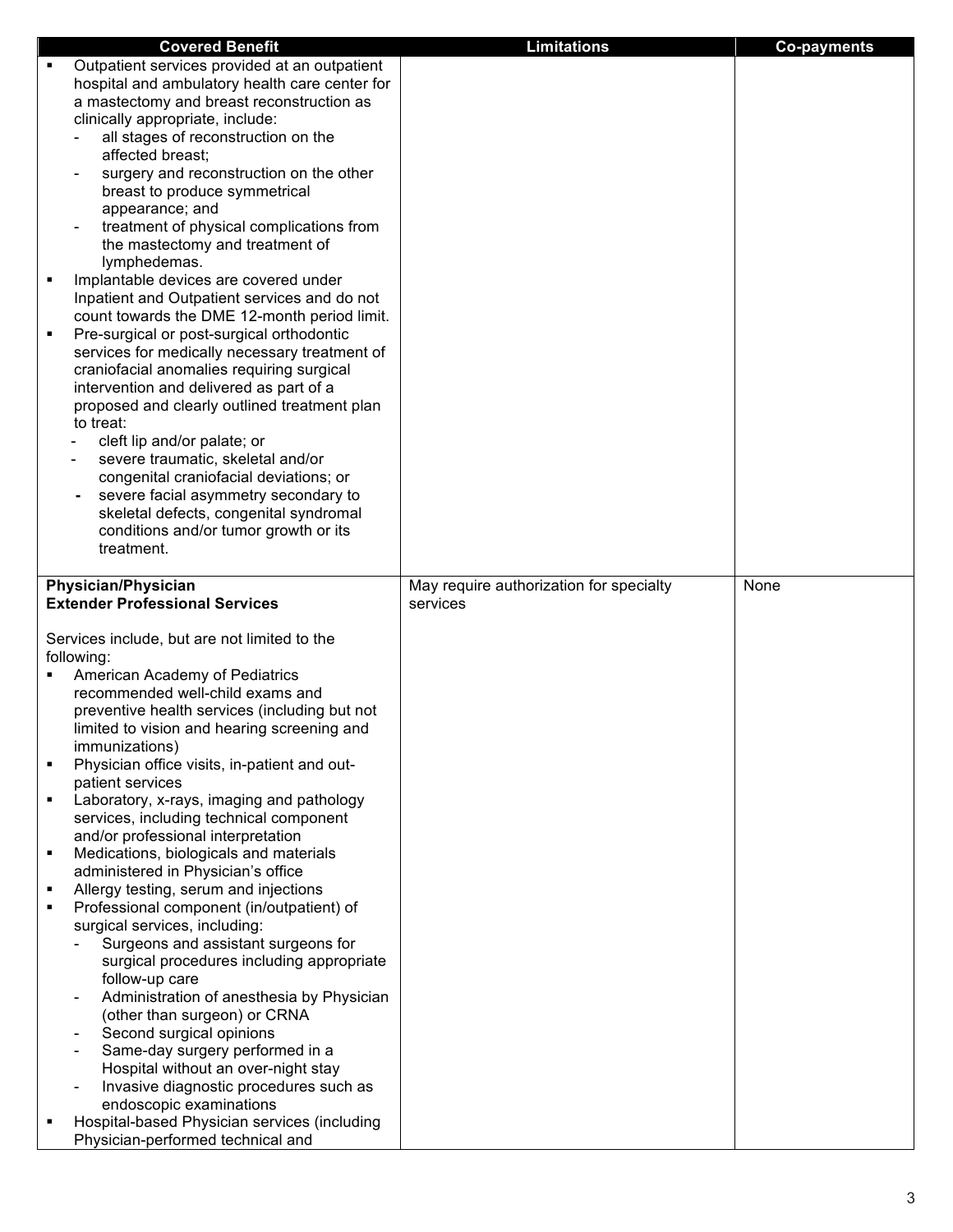| <b>Covered Benefit</b>                                                                                  | <b>Limitations</b>                                                             | <b>Co-payments</b> |
|---------------------------------------------------------------------------------------------------------|--------------------------------------------------------------------------------|--------------------|
| interpretive components)                                                                                |                                                                                |                    |
| Physician and professional services for a<br>$\blacksquare$                                             |                                                                                |                    |
| mastectomy and breast reconstruction                                                                    |                                                                                |                    |
| include:                                                                                                |                                                                                |                    |
| all stages of reconstruction on the<br>affected breast;                                                 |                                                                                |                    |
| surgery and reconstruction on the other                                                                 |                                                                                |                    |
| breast to produce symmetrical                                                                           |                                                                                |                    |
| appearance; and                                                                                         |                                                                                |                    |
| treatment of physical complications from                                                                |                                                                                |                    |
| the mastectomy and treatment of                                                                         |                                                                                |                    |
| lymphedemas.<br>In-network and out-of-network Physician                                                 |                                                                                |                    |
| services for a mother and her newborn(s) for                                                            |                                                                                |                    |
| a minimum of 48 hours following an                                                                      |                                                                                |                    |
| uncomplicated vaginal delivery and 96 hours                                                             |                                                                                |                    |
| following an uncomplicated delivery by                                                                  |                                                                                |                    |
| caesarian section.<br>Physician services medically necessary to                                         |                                                                                |                    |
| support a dentist providing dental services to                                                          |                                                                                |                    |
| a CHIP member such as general anesthesia                                                                |                                                                                |                    |
| or intravenous (IV) sedation.                                                                           |                                                                                |                    |
| Pre-surgical or post-surgical orthodontic<br>٠                                                          |                                                                                |                    |
| services for medically necessary treatment of                                                           |                                                                                |                    |
| craniofacial anomalies requiring surgical<br>intervention and delivered as part of a                    |                                                                                |                    |
| proposed and clearly outlined treatment plan                                                            |                                                                                |                    |
| to treat:                                                                                               |                                                                                |                    |
| cleft lip and/or palate; or                                                                             |                                                                                |                    |
| severe traumatic, skeletal and/or                                                                       |                                                                                |                    |
| congenital craniofacial deviations; or                                                                  |                                                                                |                    |
| severe facial asymmetry secondary to<br>skeletal defects, congenital syndromal                          |                                                                                |                    |
| conditions and/or tumor growth or its                                                                   |                                                                                |                    |
| treatment.                                                                                              |                                                                                |                    |
|                                                                                                         |                                                                                |                    |
| <b>Services rendered by a Certified Nurse</b>                                                           | Covers services rendered to a newborn                                          | None               |
| Midwife or physician in a licensed birthing<br>center.                                                  | immediately following delivery.                                                |                    |
|                                                                                                         |                                                                                |                    |
| <b>Durable Medical Equipment (DME), Prosthetic</b>                                                      | May require prior authorization and physician                                  | None               |
| <b>Devices and Disposable Medical Supplies</b>                                                          | prescription                                                                   |                    |
|                                                                                                         | $\blacksquare$<br>\$20,000 12-month period limit for DME,                      |                    |
| Covered services include DME (equipment that<br>can withstand repeated use and is primarily and         | prosthetics, devices and disposable<br>medical supplies (diabetic supplies and |                    |
| customarily used to serve a medical purpose,                                                            | equipment are not counted against this                                         |                    |
| generally is not useful to a person in the absence                                                      | cap).                                                                          |                    |
| of Illness, Injury, or Disability, and is appropriate                                                   |                                                                                |                    |
| for use in the home), including devices and                                                             |                                                                                |                    |
| supplies that are medically necessary and                                                               |                                                                                |                    |
| necessary for one or more activities of daily living<br>and appropriate to assist in the treatment of a |                                                                                |                    |
| medical condition, including but not limited to:                                                        |                                                                                |                    |
| Orthotic braces and orthotics<br>٠                                                                      |                                                                                |                    |
| Dental devices<br>٠                                                                                     |                                                                                |                    |
| Prosthetic devices such as artificial eyes,<br>٠                                                        |                                                                                |                    |
| limbs, braces, and external breast prostheses<br>Prosthetic eyeglasses and contact lenses for<br>٠      |                                                                                |                    |
| the management of severe ophthalmologic                                                                 |                                                                                |                    |
| disease                                                                                                 |                                                                                |                    |
| Hearing aids                                                                                            |                                                                                |                    |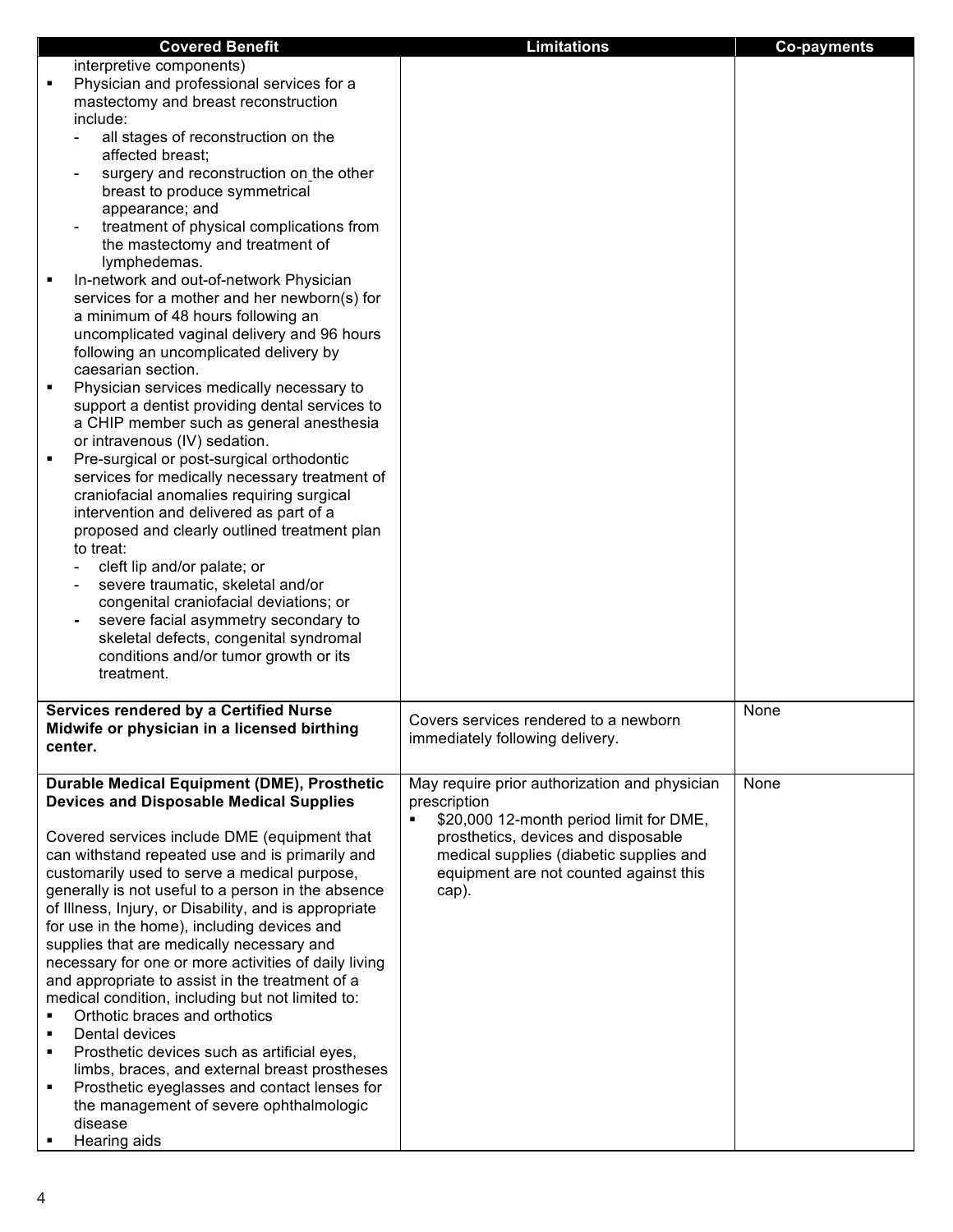| <b>Covered Benefit</b>                                                                                                                                                                                                                                                                                                                                                                                                                                                       | <b>Limitations</b>                                                                                                                                                                                                                                                                                                                                                                                                                                                                                                                                            | <b>Co-payments</b> |
|------------------------------------------------------------------------------------------------------------------------------------------------------------------------------------------------------------------------------------------------------------------------------------------------------------------------------------------------------------------------------------------------------------------------------------------------------------------------------|---------------------------------------------------------------------------------------------------------------------------------------------------------------------------------------------------------------------------------------------------------------------------------------------------------------------------------------------------------------------------------------------------------------------------------------------------------------------------------------------------------------------------------------------------------------|--------------------|
| Diagnosis-specific disposable medical<br>٠<br>supplies, including diagnosis-specific<br>prescribed specialty formula and dietary<br>supplements. (See Attachment A)                                                                                                                                                                                                                                                                                                          |                                                                                                                                                                                                                                                                                                                                                                                                                                                                                                                                                               |                    |
| <b>Home and Community Health Services</b>                                                                                                                                                                                                                                                                                                                                                                                                                                    | Requires prior authorization and                                                                                                                                                                                                                                                                                                                                                                                                                                                                                                                              | None               |
| Services that are provided in the home and<br>community, including, but not limited to:<br>Home infusion<br>Respiratory therapy<br>Visits for private duty nursing (R.N., L.V.N.)<br>٠<br>Skilled nursing visits as defined for home<br>٠<br>health purposes (may include R.N. or L.V.N.).<br>Home health aide when included as part of a<br>٠<br>plan of care during a period that skilled visits<br>have been approved.<br>Speech, physical and occupational<br>therapies. | physician prescription<br>Services are not intended to replace the<br>٠<br>CHILD'S caretaker or to provide relief for<br>the caretaker.<br>Skilled nursing visits are provided on<br>$\blacksquare$<br>intermittent level and not intended to<br>provide 24- hour skilled nursing services.<br>Services are not intended to replace 24-<br>٠<br>hour inpatient or skilled nursing facility<br>services.                                                                                                                                                       |                    |
| <b>Inpatient Mental Health Services</b>                                                                                                                                                                                                                                                                                                                                                                                                                                      | Requires prior authorization for non-<br>$\blacksquare$                                                                                                                                                                                                                                                                                                                                                                                                                                                                                                       | None               |
| Mental health services, including for serious<br>mental illness, furnished in a free-standing<br>psychiatric hospital, psychiatric units of general<br>acute care hospitals and state-operated facilities,<br>including, but not limited to:<br>Neuropsychological and psychological<br>testing.                                                                                                                                                                             | emergency services<br>Does not require PCP referral.<br>٠<br>$\blacksquare$<br>When inpatient psychiatric services are<br>ordered by a court of competent<br>jurisdiction under the provisions of<br>Chapters 573 and 574 of the Texas<br>Health and Safety Code, relating to court<br>ordered commitments to psychiatric<br>facilities, the court order serves as<br>binding determination of medical<br>necessity. Any modification or termination<br>of services must be presented to the court<br>with jurisdiction over the matter for<br>determination. |                    |
| <b>Outpatient Mental Health Services</b>                                                                                                                                                                                                                                                                                                                                                                                                                                     | May require prior authorization.<br>٠                                                                                                                                                                                                                                                                                                                                                                                                                                                                                                                         | None               |
| Mental health services, including for serious<br>mental illness, provided on an outpatient basis,<br>include, but are not limited to:                                                                                                                                                                                                                                                                                                                                        | Does not require PCP referral.<br>When outpatient psychiatric services are                                                                                                                                                                                                                                                                                                                                                                                                                                                                                    |                    |
| The visits can be furnished in a variety of<br>community-based settings (including school<br>and home-based) or in a state-operated<br>facility.                                                                                                                                                                                                                                                                                                                             | ordered by a court of competent<br>jurisdiction under the provisions of<br>Chapters 573 and 574 of the Texas<br>Health and Safety Code, relating to court<br>ordered commitments to psychiatric<br>facilities, the court order serves as                                                                                                                                                                                                                                                                                                                      |                    |
| Neuropsychological and psychological testing                                                                                                                                                                                                                                                                                                                                                                                                                                 | binding determination of medical                                                                                                                                                                                                                                                                                                                                                                                                                                                                                                                              |                    |
| Medication management                                                                                                                                                                                                                                                                                                                                                                                                                                                        | necessity. Any modification or termination<br>of services must be presented to the court                                                                                                                                                                                                                                                                                                                                                                                                                                                                      |                    |
| Rehabilitative day treatments<br>٠                                                                                                                                                                                                                                                                                                                                                                                                                                           | with jurisdiction over the matter for<br>determination.                                                                                                                                                                                                                                                                                                                                                                                                                                                                                                       |                    |
| Residential treatment services (partial<br>٠<br>hospitalization or rehabilitative day treatment)                                                                                                                                                                                                                                                                                                                                                                             | A Qualified Mental Health Provider -<br>٠<br>Community Services (QMHP-CS), is<br>defined by the Texas Department of State                                                                                                                                                                                                                                                                                                                                                                                                                                     |                    |
| Skills training (psycho-educational skill<br>development                                                                                                                                                                                                                                                                                                                                                                                                                     | Health Services (DSHS) in Title 25<br>T.A.C., Part I, Chapter 412 Subchapter G,                                                                                                                                                                                                                                                                                                                                                                                                                                                                               |                    |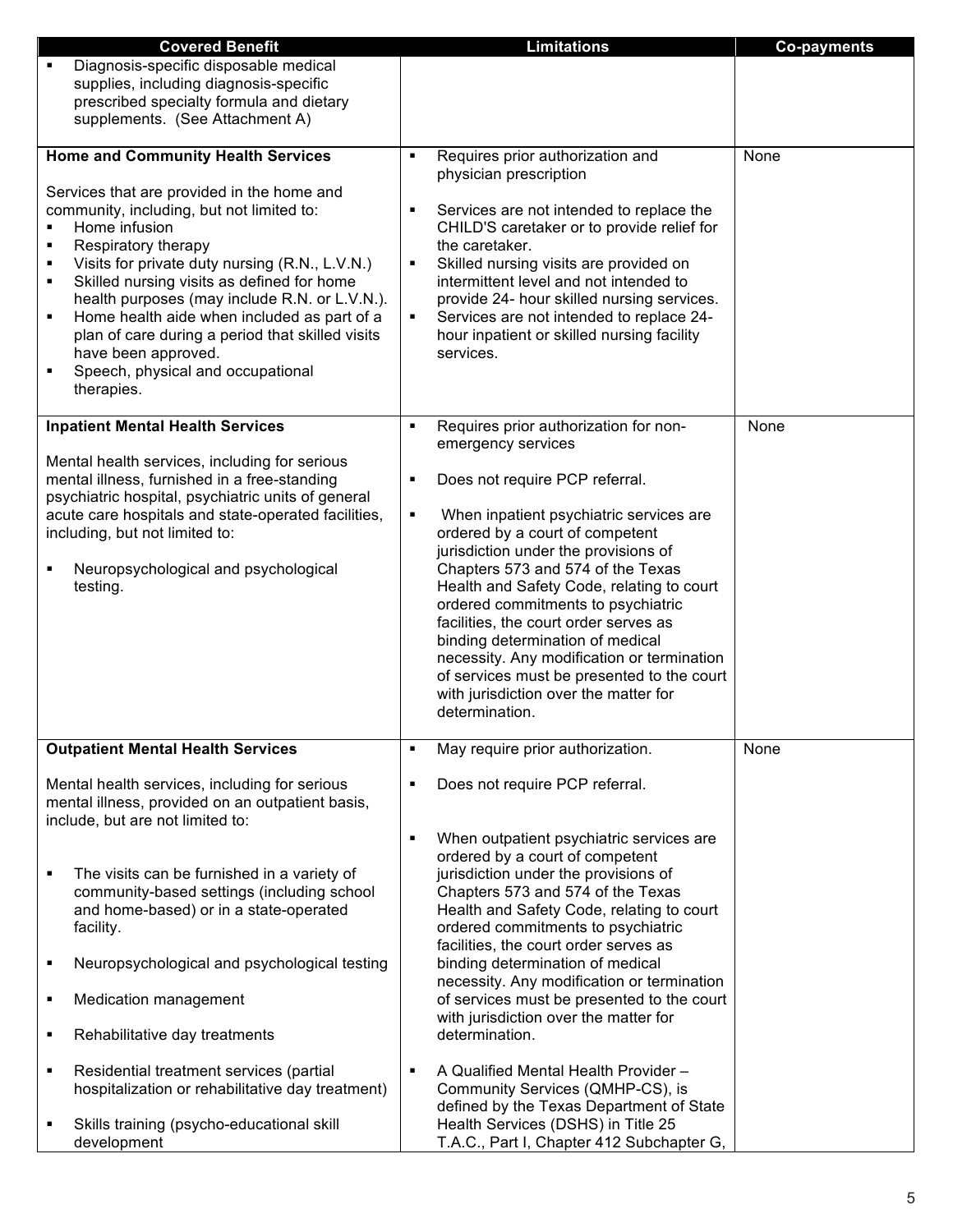| <b>Covered Benefit</b>                                                                                                                                                                                                                                                                                                                                                                                                                                                                                                                                                                                                                                                                                                                                                                                                                                        | <b>Limitations</b>                                                                                                                                                                                                                                                                                                                                                                                                                                                                                                                              | <b>Co-payments</b> |
|---------------------------------------------------------------------------------------------------------------------------------------------------------------------------------------------------------------------------------------------------------------------------------------------------------------------------------------------------------------------------------------------------------------------------------------------------------------------------------------------------------------------------------------------------------------------------------------------------------------------------------------------------------------------------------------------------------------------------------------------------------------------------------------------------------------------------------------------------------------|-------------------------------------------------------------------------------------------------------------------------------------------------------------------------------------------------------------------------------------------------------------------------------------------------------------------------------------------------------------------------------------------------------------------------------------------------------------------------------------------------------------------------------------------------|--------------------|
|                                                                                                                                                                                                                                                                                                                                                                                                                                                                                                                                                                                                                                                                                                                                                                                                                                                               | Division 1, §412.303(31). QMHP-CSs<br>shall be providers working through a<br>DSHS-contracted Local Mental Health<br>Authority or a separate DSHS-contracted<br>entity. QMHP-CSs shall be supervised by<br>a licensed mental health professional or<br>physician and provide services in<br>accordance with DSHS standards. Those<br>services include individual and group<br>skills training (that can be components of<br>interventions such as day treatment and<br>in-home services), patient and family<br>education, and crisis services. |                    |
| <b>Inpatient Substance Abuse Treatment</b><br><b>Services</b>                                                                                                                                                                                                                                                                                                                                                                                                                                                                                                                                                                                                                                                                                                                                                                                                 | Requires prior authorization for non-<br>٠<br>emergency services                                                                                                                                                                                                                                                                                                                                                                                                                                                                                | None               |
| Services include, but are not limited to:<br>Inpatient and residential substance abuse<br>treatment services including detoxification<br>and crisis stabilization, and 24-hour<br>residential rehabilitation programs.                                                                                                                                                                                                                                                                                                                                                                                                                                                                                                                                                                                                                                        | Does not require PCP referral.<br>٠                                                                                                                                                                                                                                                                                                                                                                                                                                                                                                             |                    |
| <b>Outpatient Substance Abuse Treatment</b>                                                                                                                                                                                                                                                                                                                                                                                                                                                                                                                                                                                                                                                                                                                                                                                                                   | May require prior authorization.<br>٠                                                                                                                                                                                                                                                                                                                                                                                                                                                                                                           | None               |
| <b>Services</b><br>Services include, but are not limited to:<br>Prevention and intervention services that are<br>provided by physician and non-physician<br>providers, such as screening, assessment<br>and referral for chemical dependency<br>disorders.<br>Intensive outpatient services<br>٠<br>Partial hospitalization<br>٠<br>Intensive outpatient services is defined as an<br>٠<br>organized non-residential service providing<br>structured group and individual therapy,<br>educational services, and life skills training<br>that consists of at least 10 hours per week for<br>four to 12 weeks, but less than 24 hours per<br>day.<br>Outpatient treatment service is defined as<br>consisting of at least one to two hours per<br>week providing structured group and<br>individual therapy, educational services, and<br>life skills training. | Does not require PCP referral.<br>٠                                                                                                                                                                                                                                                                                                                                                                                                                                                                                                             |                    |
| <b>Rehabilitation Services</b><br>Habilitation (the process of supplying a child with<br>the means to reach age-appropriate<br>developmental milestones through therapy or<br>treatment) and rehabilitation services include, but<br>are not limited to the following:<br>Physical, occupational and speech therapy<br>Developmental assessment                                                                                                                                                                                                                                                                                                                                                                                                                                                                                                               | Requires prior authorization and<br>physician prescription                                                                                                                                                                                                                                                                                                                                                                                                                                                                                      | None               |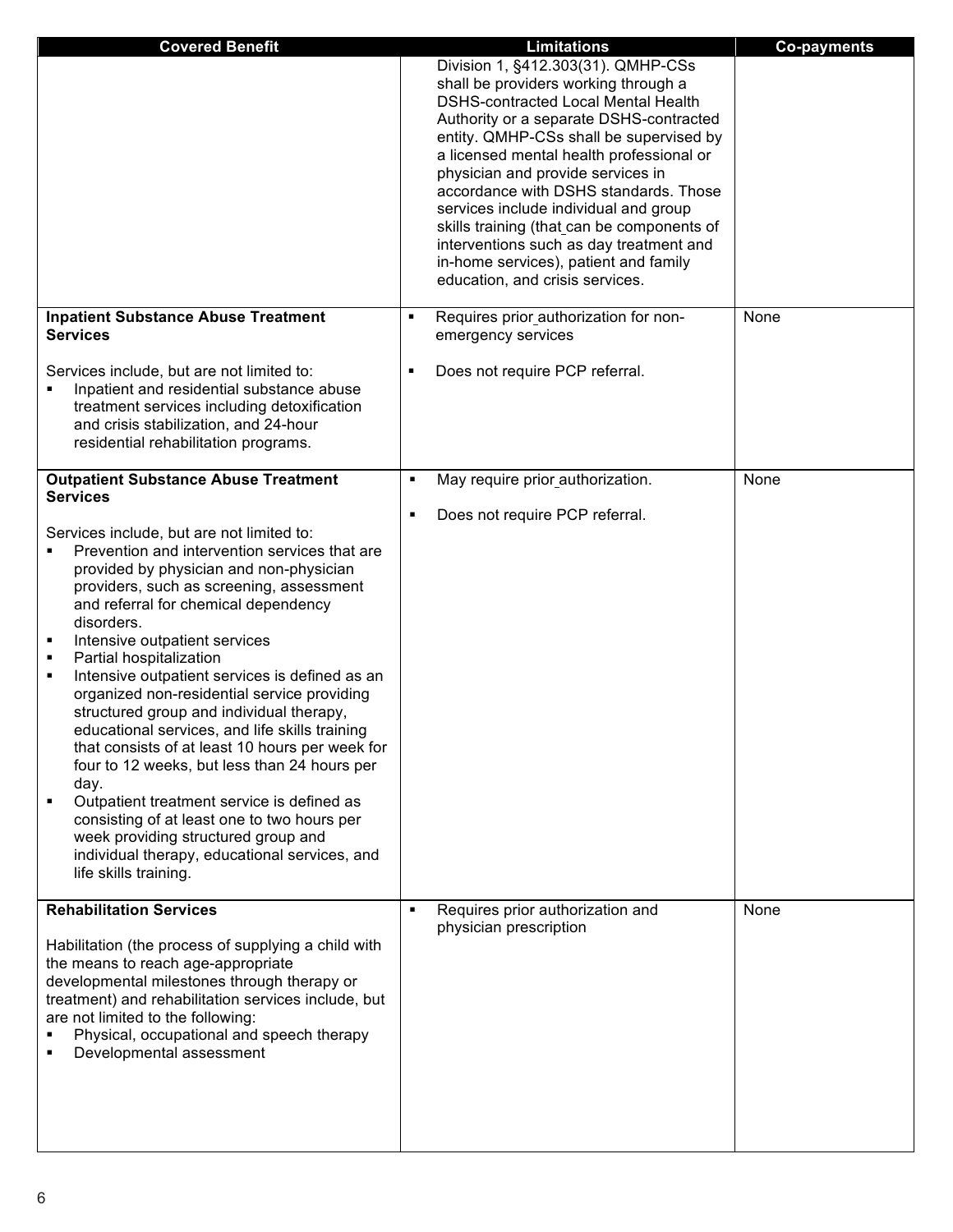| <b>Covered Benefit</b>                                                                                                                                                                                                                                                                                                                                                                                                                                                                                                                                                                                                                                                                                                                                                                                                                                                                                    |                          | <b>Limitations</b>                                                                                                                                                                       | <b>Co-payments</b> |
|-----------------------------------------------------------------------------------------------------------------------------------------------------------------------------------------------------------------------------------------------------------------------------------------------------------------------------------------------------------------------------------------------------------------------------------------------------------------------------------------------------------------------------------------------------------------------------------------------------------------------------------------------------------------------------------------------------------------------------------------------------------------------------------------------------------------------------------------------------------------------------------------------------------|--------------------------|------------------------------------------------------------------------------------------------------------------------------------------------------------------------------------------|--------------------|
| <b>Hospice Care Services</b>                                                                                                                                                                                                                                                                                                                                                                                                                                                                                                                                                                                                                                                                                                                                                                                                                                                                              |                          | Requires authorization and physician<br>prescription                                                                                                                                     | None               |
| Services include, but are not limited to:<br>Palliative care, including medical and support<br>services, for those children who have six<br>months or less to live, to keep patients<br>comfortable during the last weeks and months<br>before death<br>Treatment services, including treatment<br>related to the terminal illness, are unaffected<br>by electing hospice care services.                                                                                                                                                                                                                                                                                                                                                                                                                                                                                                                  | ٠<br>٠<br>$\blacksquare$ | Services apply to the hospice diagnosis.<br>Up to a maximum of 120 days with a 6<br>month life expectancy.<br>Patients electing hospice services may<br>cancel this election at anytime. |                    |
| <b>Emergency Services, including Emergency</b><br><b>Hospitals, Physicians, and Ambulance</b><br><b>Services</b>                                                                                                                                                                                                                                                                                                                                                                                                                                                                                                                                                                                                                                                                                                                                                                                          | ٠                        | May require authorization for post-<br>stabilization services                                                                                                                            | None               |
| Health Plan cannot require authorization as a<br>condition for payment for Emergency Conditions<br>or labor and delivery.<br>Covered services include but are not limited to the<br>following:<br>Emergency services based on prudent lay<br>person definition of emergency health<br>condition<br>Hospital emergency department room and<br>٠<br>ancillary services and physician services 24<br>hours a day, 7 days a week, both by in-<br>network and out-of-network providers<br>Medical screening examination<br>٠<br><b>Stabilization services</b><br>٠<br>Access to DSHS designated Level 1 and<br>٠<br>Level II trauma centers or hospitals meeting<br>equivalent levels of care for emergency<br>services<br>Emergency ground, air and water<br>п<br>transportation<br>Emergency dental services, limited to<br>fractured or dislocated jaw, traumatic damage<br>to teeth, and removal of cysts. |                          |                                                                                                                                                                                          |                    |
| <b>Transplants</b><br>Services include but are not limited to the<br>following:<br>Using up-to-date FDA guidelines, all non-<br>experimental human organ and tissue<br>transplants and all forms of non-experimental<br>corneal, bone marrow and peripheral stem<br>cell transplants, including donor medical<br>expenses.                                                                                                                                                                                                                                                                                                                                                                                                                                                                                                                                                                                |                          | Requires authorization                                                                                                                                                                   | None               |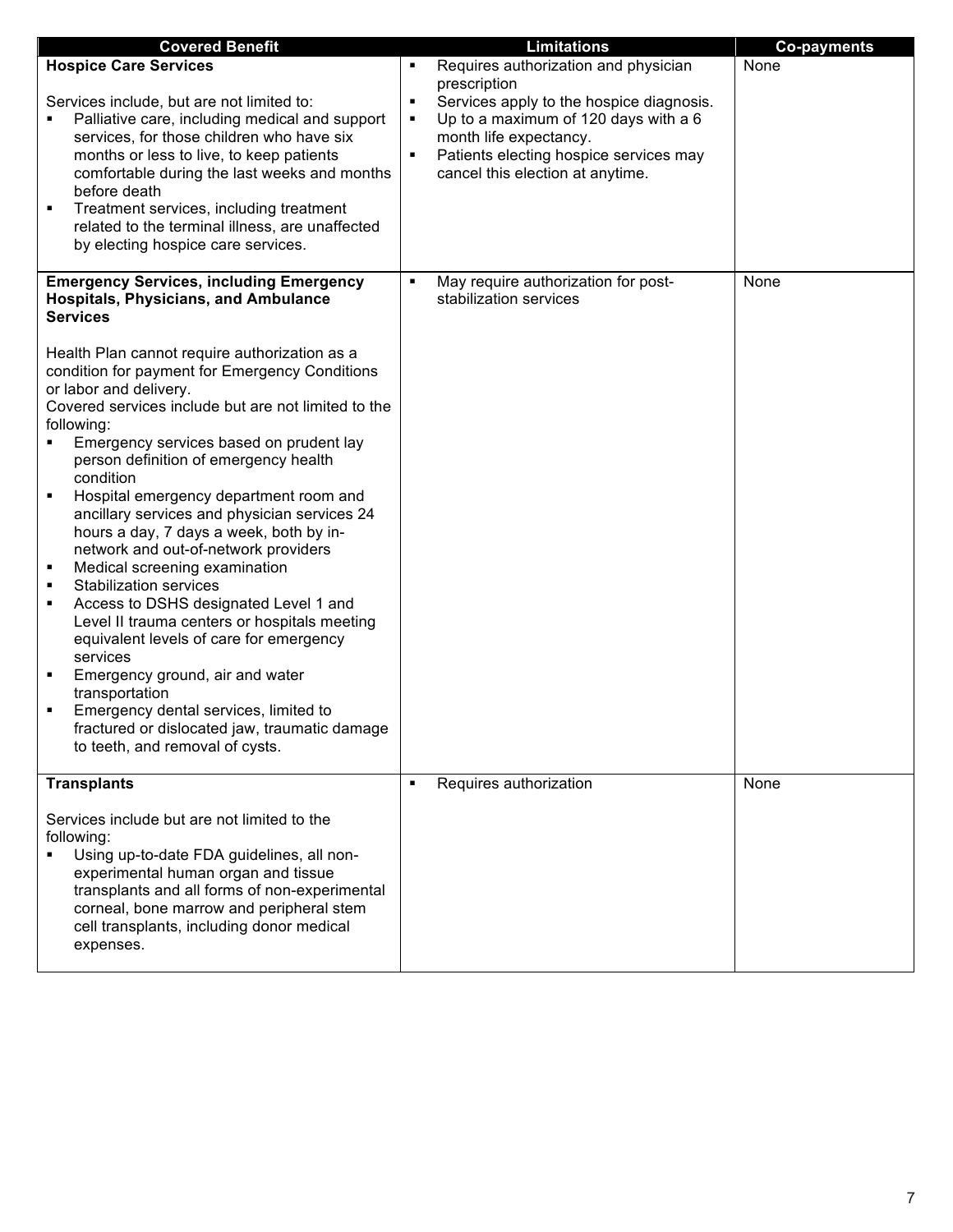| <b>Covered Benefit</b>                                                                                                                                                                                                                                         | <b>Limitations</b>                                                                                                                                                                                                                           | <b>Co-payments</b> |
|----------------------------------------------------------------------------------------------------------------------------------------------------------------------------------------------------------------------------------------------------------------|----------------------------------------------------------------------------------------------------------------------------------------------------------------------------------------------------------------------------------------------|--------------------|
| <b>Vision Benefit</b><br>Services include:<br>One examination of the eyes to determine the<br>need for and prescription for corrective lenses<br>per 12-month period, without authorization<br>One pair of non-prosthetic eyewear per 12-<br>٠<br>month period | The health plan may reasonably limit the cost<br>of the frames/lenses.<br>Requires authorization for protective and<br>٠<br>polycarbonate lenses when medically<br>necessary as part of a treatment plan for<br>covered diseases of the eye. | None               |
| <b>Chiropractic Services</b><br>Covered services do not require physician<br>prescription and are limited to spinal subluxation                                                                                                                                | Does not require authorization for twelve<br>٠<br>visits per 12-month period limit<br>(regardless of number of services or<br>modalities provided in one visit)<br>Does not require authorization for<br>٠<br>additional visits.             | None               |
| <b>Tobacco Cessation Program</b><br>Covered up to \$100 for a 12- month period limit for<br>plan- approved program                                                                                                                                             | May require authorization<br>٠<br>Health Plan defines plan-approved<br>٠<br>program.<br>May be subject to formulary<br>٠<br>requirements.                                                                                                    | None               |
| <b>Case Management and</b><br><b>Care Coordination Services</b>                                                                                                                                                                                                | These services include outreach,<br>٠<br>informing, case management, care<br>coordination and community referral.                                                                                                                            | None               |